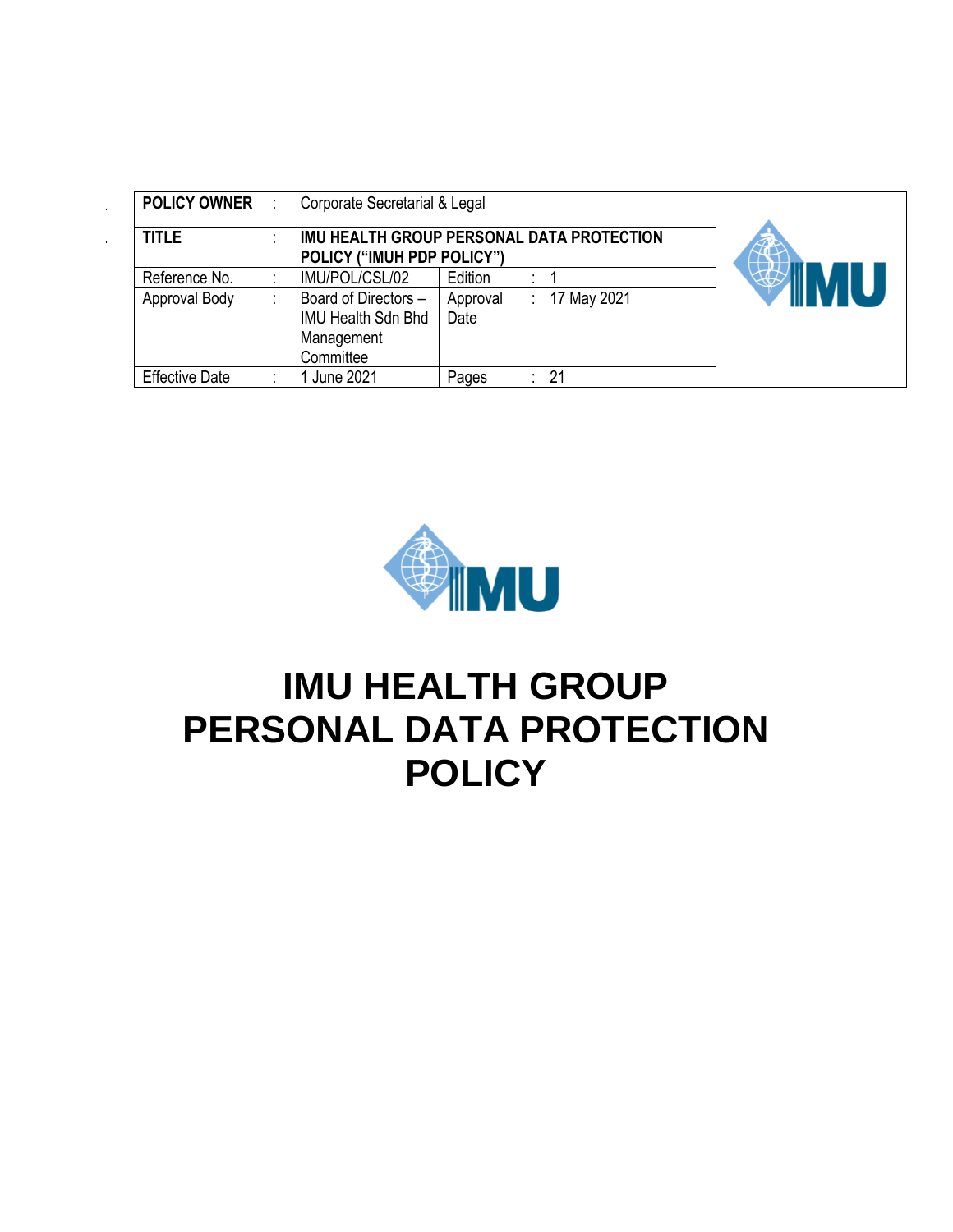

# **Contents**

| 1              |       |  |  |  |  |  |
|----------------|-------|--|--|--|--|--|
|                | 1.1   |  |  |  |  |  |
|                | 1.2   |  |  |  |  |  |
|                | 1.3   |  |  |  |  |  |
|                | 1.4   |  |  |  |  |  |
|                | 1.5   |  |  |  |  |  |
|                | 1.6   |  |  |  |  |  |
| $\overline{2}$ |       |  |  |  |  |  |
|                | 2.1   |  |  |  |  |  |
|                |       |  |  |  |  |  |
|                | 2.2.1 |  |  |  |  |  |
|                | 2.2.2 |  |  |  |  |  |
|                | 2.2.3 |  |  |  |  |  |
|                | 2.2.4 |  |  |  |  |  |
|                | 2.2.5 |  |  |  |  |  |
|                | 2.2.6 |  |  |  |  |  |
|                | 2.2.7 |  |  |  |  |  |
|                | 2.2.8 |  |  |  |  |  |
|                | 2.2.9 |  |  |  |  |  |
|                |       |  |  |  |  |  |
|                |       |  |  |  |  |  |
|                |       |  |  |  |  |  |
|                |       |  |  |  |  |  |
| 3              |       |  |  |  |  |  |
|                | 3.1   |  |  |  |  |  |
|                |       |  |  |  |  |  |
| 4              |       |  |  |  |  |  |
|                | 4.1   |  |  |  |  |  |
|                | 4.2   |  |  |  |  |  |
|                |       |  |  |  |  |  |
| 5              |       |  |  |  |  |  |
|                | 5.1   |  |  |  |  |  |
| 6              |       |  |  |  |  |  |
|                | 6.1 - |  |  |  |  |  |
| 7              |       |  |  |  |  |  |
|                | 7.1   |  |  |  |  |  |
| 8              |       |  |  |  |  |  |
|                | 8.1   |  |  |  |  |  |
|                |       |  |  |  |  |  |
| 9              |       |  |  |  |  |  |
|                | 9.1   |  |  |  |  |  |
|                | 10    |  |  |  |  |  |
|                |       |  |  |  |  |  |
|                |       |  |  |  |  |  |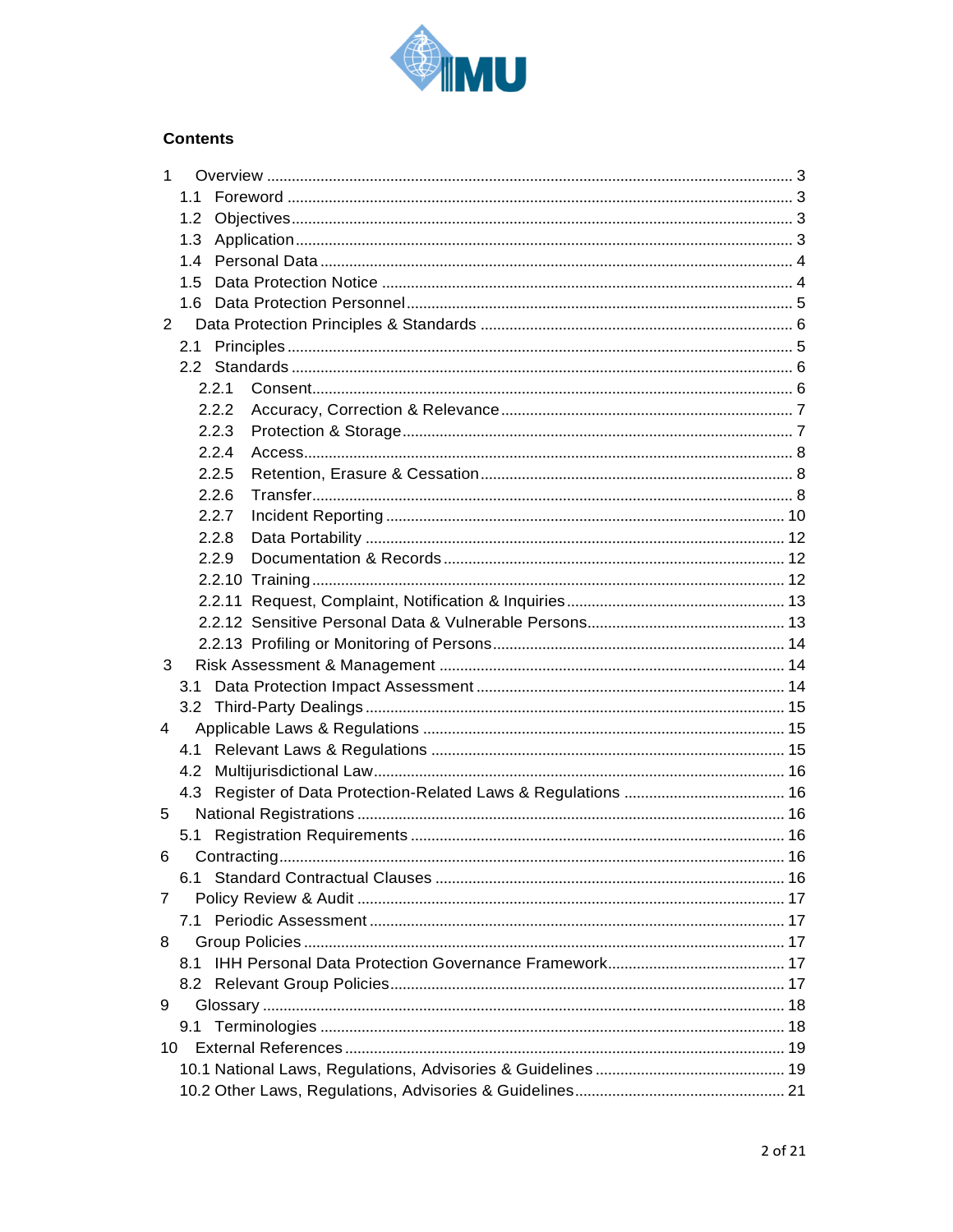

#### **IMU HEALTH SDN BHD Personal Data Protection Policy**

#### <span id="page-2-1"></span><span id="page-2-0"></span>**1. Overview**

#### **1.1. Foreword**

- 1.1.1 Globally, legislations have been established to regulate how information from which a person could be identified ("personal data" – which shall also mean "personal information") is dealt with to ensure the protection of personal data.
- 1.1.2 This policy document ("Policy") aims to establish how the IMU Health Sdn Bhd group of companies (collectively, "Group") will comply with applicable laws and regulations pertaining the protection of personal data ("data protection"). A subsidiary, related corporation, affiliate, division, centre, department, unit and/ or school of the Group shall be referred to in this Policy as an "entity".
- 1.1.3 The Policy supports the Group's intention to leverage and process data to improve its operational, institutional and clinical performance and pursue business opportunities.
- 1.1.4 For the purposes of this Policy, reference to "protection" is equivalent to the safeguarding of "privacy" (i.e. "data protection" shall mean "data privacy").

#### <span id="page-2-2"></span>**1.2. Objectives**

- 1.2.1 This Policy outlines the basic requirements and considerations that the Group needs to take into account to safeguard the proper use, disclosure and storage of personal data in the Group's possession, so that we comply with the applicable laws and regulations.
- 1.2.2 Noting sub-section 1.6, an entity may, for the purposes of implementing this Policy, develop its own data protection policies or procedures necessary to ensure compliance with applicable laws and regulations.
- 1.2.3 This Policy serves as the Group's intra-group personal data sharing agreement and organisation rules for dealing with personal data. Where necessary and appropriate, this Policy shall serve as the basis for the Group to establish "Binding Corporate Rules" or other intra-group data protection protocols evidencing comparable standards of data protection within the Group in compliance with applicable laws and regulations.

#### <span id="page-2-3"></span>**1.3. Application**

- 1.3.1 This Policy is a document internal to the Group and shall only be internally accessed and used by the Group.
- 1.3.2 This Policy supplements any measure required for an entity's compliance with applicable laws and regulations and other Group policies (such as in relation to retention of medical records). Where this Policy is inconsistent with any such applicable laws and regulations, such inconsistency shall be resolved in compliance with such applicable laws and regulations.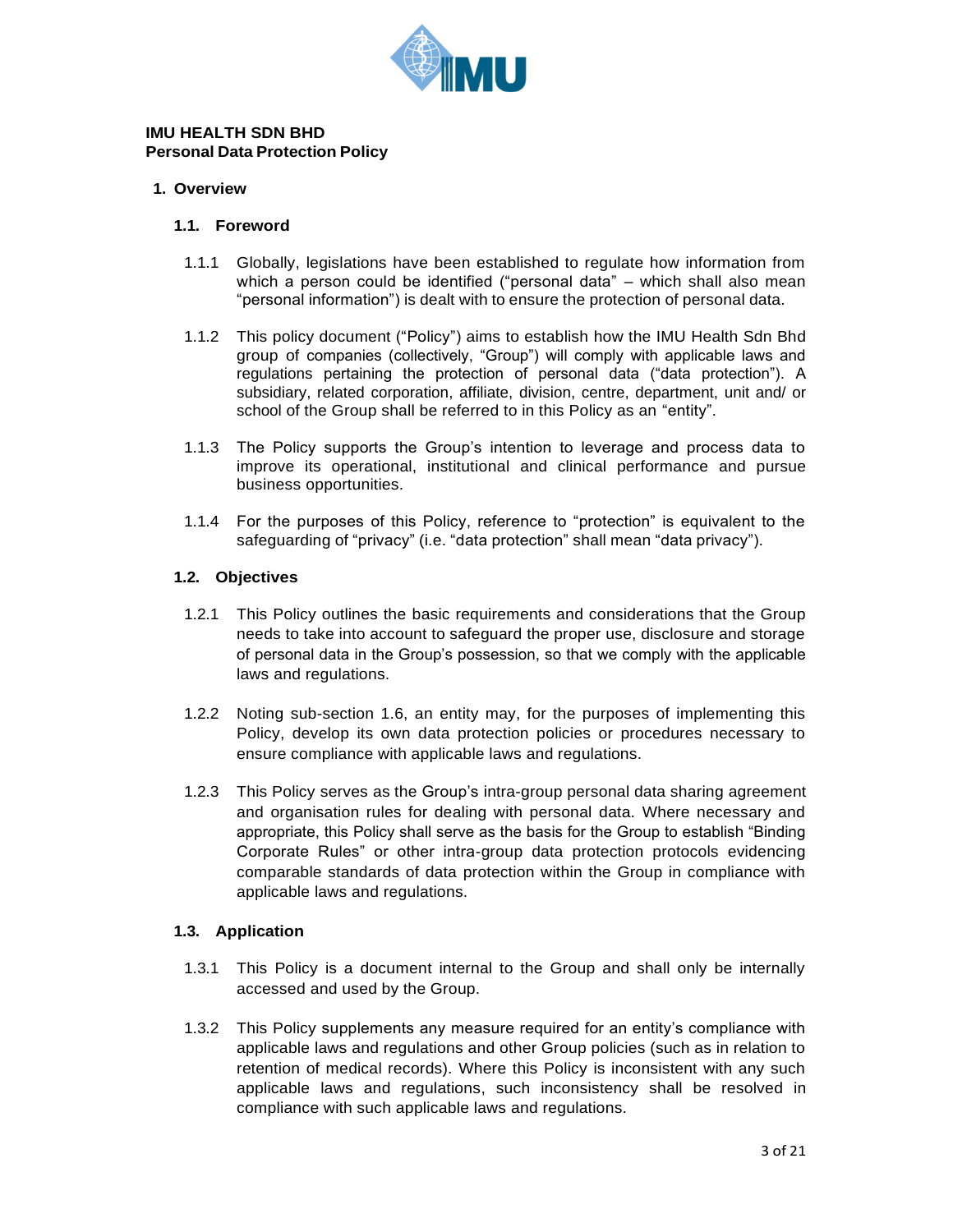

#### <span id="page-3-0"></span>**1.4. Personal Data**

- 1.4.1 In relation to a person, types of personal data may include:
	- a) Full name, fingerprint, national identification number, date of birth, residential address, personal email address, mobile device number, and vehicle number.
	- b) Biometric and genetic data, and medical records, sexual life and orientation, and other health-related data.
	- c) Education data, and financial data (including bank account, credit card, debit card, or other payment instrument details).
	- d) Criminal records and data about sanctions and other punitive measures levied.
	- e) Family or legal representation data.
	- f) Photography or videography image.
	- g) Passwords.
	- h) Location data.
	- i) Internet Protocol (IP) address and "cookie ID".
	- j) Data in character, number, symbol and/or other code representation that uniquely identifies a person.
	- k) Data about racial and ethnic origins, caste or tribe, political opinions, and religious and philosophical beliefs.
	- l) Data about memberships of unions, associations, and foundations.
- 1.4.2 Business contact information made publicly known for business purposes may not necessarily be deemed personal data.
- 1.4.3 Certain information may not in itself and on its own afford identification of a person and would not constitute personal data.
- 1.4.4 Where an entity is in doubt as to whether information is personal data, the entity shall consult the DPO. Where in respect of the foregoing the DPO is in doubt, the DPO shall consult the IHH GDPO ("GDPO").

#### <span id="page-3-1"></span>**1.5. Data Protection Notice**

1.5.1 The DPO shall, in consultation with the GDPO, develop a data protection notice ("Data Protection Notice") in accordance with this Policy and applicable laws and regulations for communication to the general public. A Data Protection Notice shall be approved by an entity's Chief Executive Officer or equivalent.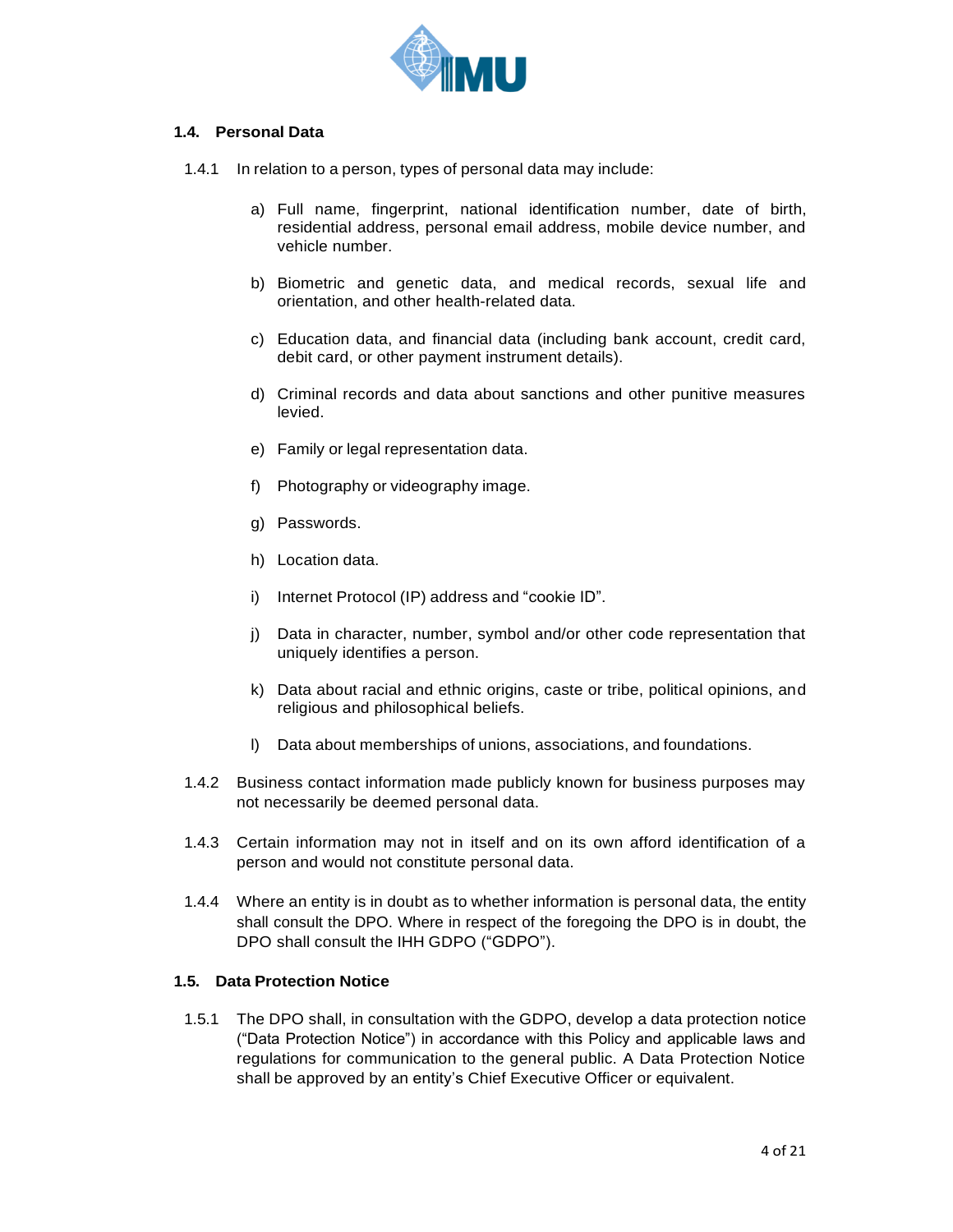

- 1.5.2 The Data Protection Notice shall provide a definition and description of the terms "personal data" or "personal information" (as the case may be), describe an entity's personal data usage purposes, data protection practices, and provide contact details of the DPO for the receipt of information, inquiries, requests, complaints, and feedback.
- 1.5.3 A Data Protection Notice may be legally construed to regulate legal relations between an entity and the general public. Where applicable, an entity may develop a Data Protection Notice that can be legally relied on to evidence the procuring of "implied" consent.
- 1.5.4 A Data Protection Notice shall be comprehensible and made available to the general public by such means and manner necessary for legally "effective" notice, including through digital (e.g. websites) and physical (e.g. business operations sites) avenues managed by an entity.

#### <span id="page-4-0"></span>**1.6. Data Protection Personnel**

- 1.6.1 The Group shall maintain an appointment of a Data Protection Officer (DPO). Subject to and in accordance with other Group policies, the DPO may delegate duties or appoint personnel to deputise for the DPO appointment. The DPO appointment shall be assumed by Head, Compliance Unit, Group Risk Management, unless otherwise appointed.
- 1.6.2 An entity shall maintain appointments of Deputy Data Protection Officer (DyDPO). Subject to and in accordance with other Group policies, the DyDPO may delegate duties or appoint personnel to deputise for the DyDPO appointment.
- 1.6.3 The DPO shall be the overall custodian of this Policy for the Group. Requestsfor disclosure of this Policy to third parties shall be directed to the DPO. The DPO shall be the contact point for data protection matters concerning or impacting more than one country jurisdiction, including contracting matters.
- 1.6.4 The DPO shall be the custodian of an entity's Data Protection Notice. The DPO shall be the contact point for data protection matters concerning or impacting the entity, including contracting matters.
- 1.6.5 A person shall report non-compliance with this Policy or a Data Protection Notice to the DPO, if not to an entity's Chief Executive Officer or equivalent. Where not appropriate or possible to do so, such person shall report such non-compliance to the DPO. Where reporting to the DPO is not appropriate or possible, such person shall do so by means of other relevant Group policies.
- 1.6.6 An entity shall raise any inconsistency between this Policy/Data Protection Notice and applicable laws and regulations/other Group policies to the DyDPO. Where indoubt about such inconsistency, the DyDPO shall consult the DPO.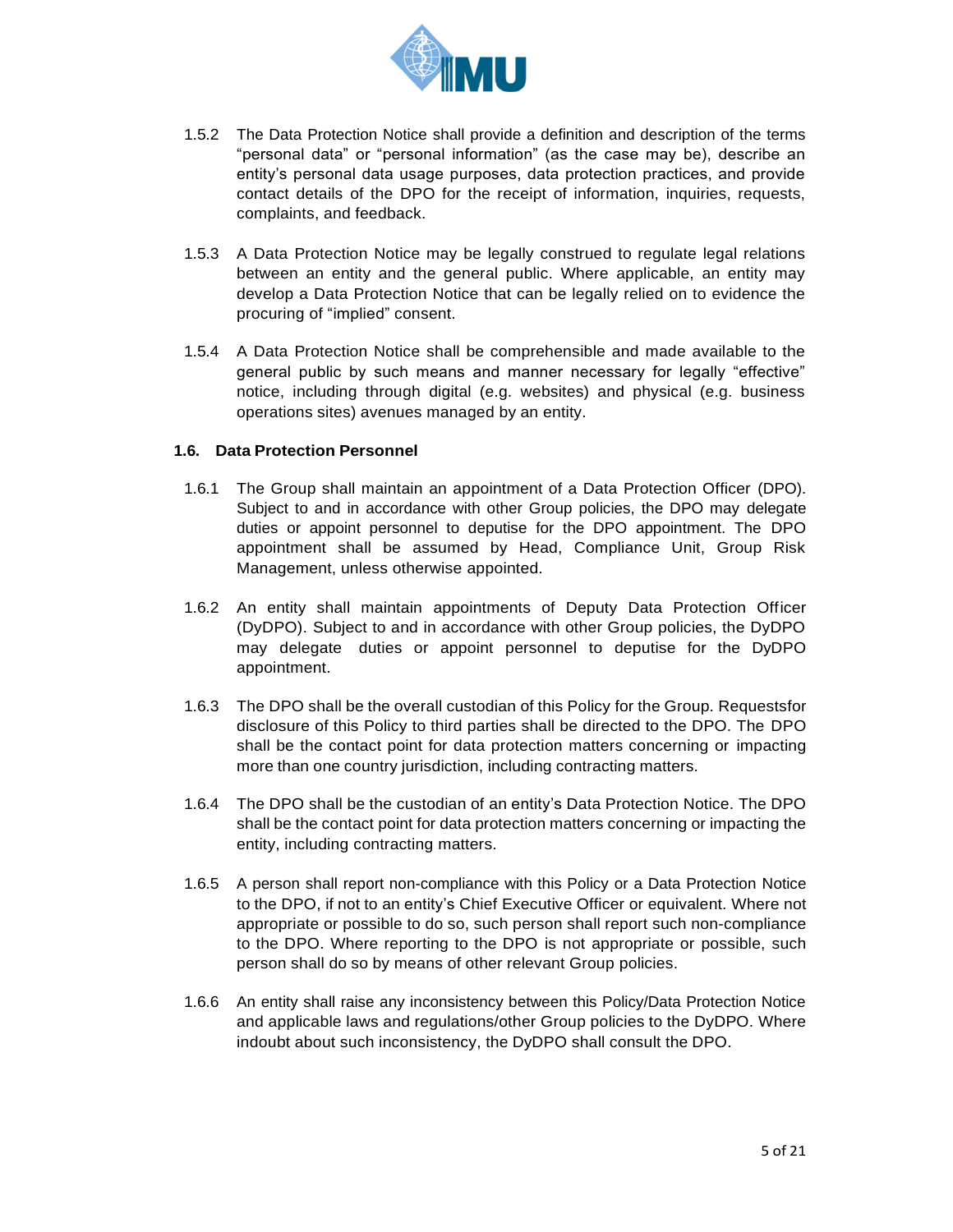

- 1.6.7 Subject to paragraph 1.3.2 of this Policy, inconsistency between the Data Protection Notice and applicable laws and regulations/other Group policies, shall be jointly decided on by the relevant entity head and the DPO. Where in doubt regarding such decision, the DPO shall consult the GDPO.
- 1.6.8 Subject to paragraph 1.3.2 of this Policy, inconsistency between this Policy and applicable laws and regulations/other Group policies shall be jointly decided on by the relevant entity head and the DPO.

#### <span id="page-5-1"></span><span id="page-5-0"></span>**2. Data Protection Principles & Standards**

#### **2.1. Principles**

- 2.1.1 Data protection shall constitute the core of the Group's conduct of business (i.e. data protection considerations shall apply by default to the Group's conduct of business).
- 2.1.2 The Group shall use reasonable best efforts to take data protection into consideration in the designing of business processes.
- 2.1.3 The Group shall collect, store, and use personal data only to such extent relevant and necessary for the intended purposes for which personal data is to be used.

#### <span id="page-5-2"></span>**2.2. Standards**

#### <span id="page-5-3"></span>**2.2.1 Consent**

- 2.2.1.1 Before dealing with personal data, an entity shall ensure adequate consent has been secured from persons able to provide such consent, unless exempted or waived by applicable law and regulations.
- 2.2.1.2 An entity shall before or at the time of personal data collection or receipt, establish and document the following:
	- a) "Effective" notice, with reference to relevant legal standards, of intended purposes (internal and external to the entity, including for commercial purposes) for such proposed collection has been provided.
	- b) "Effective" notice, with reference to relevant legal standards, of the intended uses (internal and external to the entity, including for commercial uses) of personal data proposed to be collected has been provided.
	- c) In accordance with applicable laws and regulations, "explicit" or "implied" consent for such proposed collection on the bases of such intended purposes and uses, taking into consideration reference in relevant legal standards to "informed" consent, has been secured.
	- d) In accordance with applicable laws and regulations, mechanisms to opt in (for "explicit" consent) or opt out (for consent other than "explicit" or "implied") of providing consent, have been provided.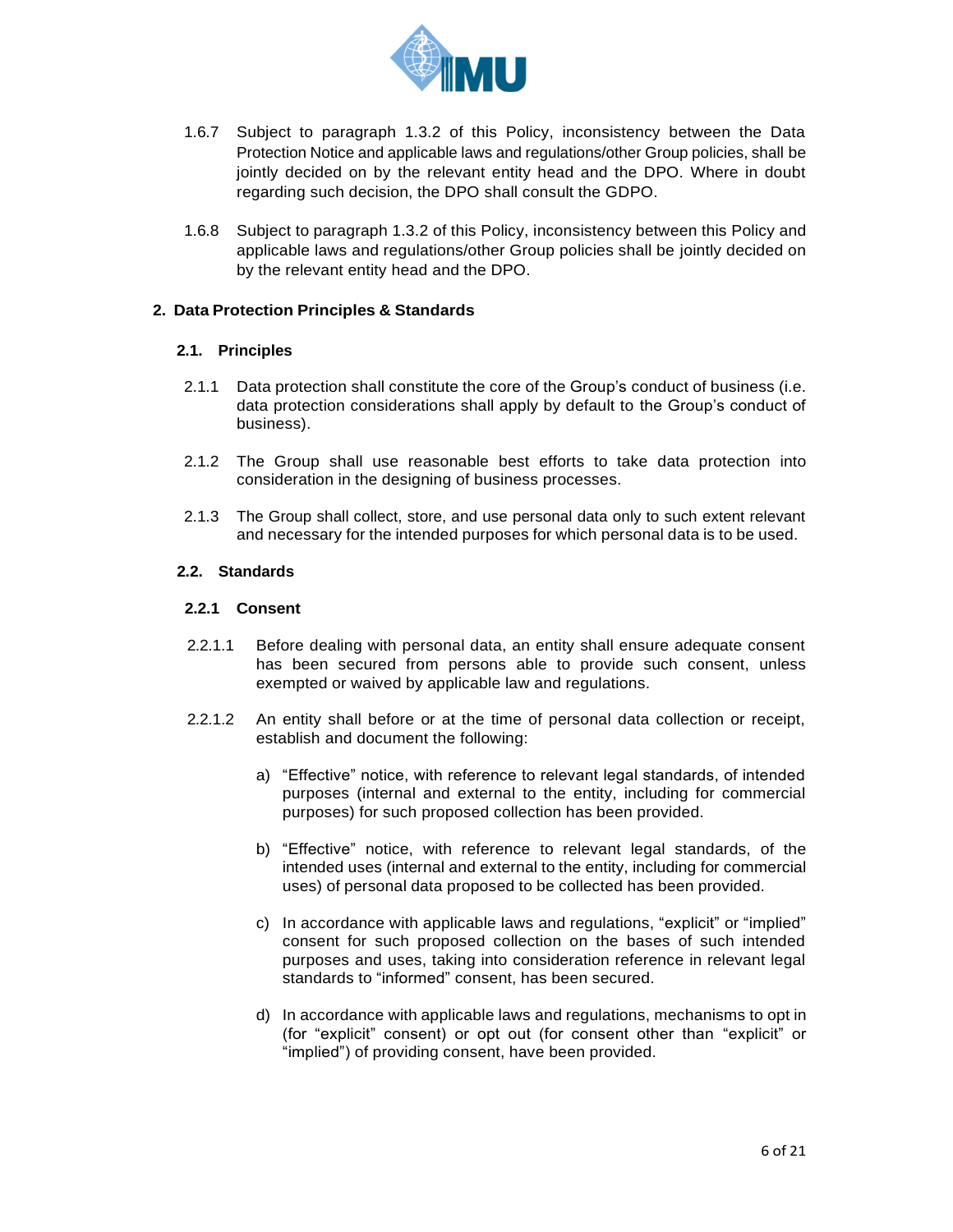

- 2.2.1.3 Unless otherwise provided for by applicable laws and regulations, where applicable laws and regulations neither stipulate "explicit" consent nor specifically provide for "implied" consent, "opt-out" consent shall be secured.
- 2.2.1.4 A Data Protection Notice shall reasonably allow for the receipt of legal requests for the withdrawal of consent in accordance with applicable laws and regulations. An entity shall establish mechanisms to effect the withdrawal of consent.

#### <span id="page-6-0"></span>**2.2.2 Accuracy, Correction & Relevance**

- 2.2.2.1 An entity shall upon being made aware maintain the accuracy, completeness, currency, and clarity of personal data in its possession, to the extent technically feasible.
- 2.2.2.2 A Data Protection Notice shall reasonably allow for the receipt of legal requests for personal data to be corrected or updated in accordance with applicable laws and regulations. An entity shall establish mechanisms for the correction or updating of personal data upon request.

#### <span id="page-6-1"></span>**2.2.3 Protection & Storage**

- 2.2.3.1 An entity shall comply with other relevant Group policies to avoid and prevent accidental or unauthorised loss, access, collection, processing, use, disclosure, transfer, replication, alteration, disposal, erasure, destruction, or similar risks, to the extent feasible.
- 2.2.3.2 An entity shall establish appropriate security measures including physical, technical, administrative, management, operational, procedural, legal, regulatory, and compliance controls.
- 2.2.3.3 An entity shall, to the extent technically feasible, ensure secure physical and digital storage of personal data, including in relation to physical forms, files, letters, and other physical documentation handled by frontline operations and medical record offices.
- 2.2.3.4 In relation to personal data stored digitally, to the extent technically feasible, an entity shall ensure the use of, among others:
	- a) Encryption
	- b) Masking
	- c) Tokenization
	- d) Other obfuscation techniques, access restriction techniques, and data backup and recovery techniques.
- 2.2.3.5 Third-party and overseas storage of personal data shall be in accordance with applicable laws and regulations and Group policies.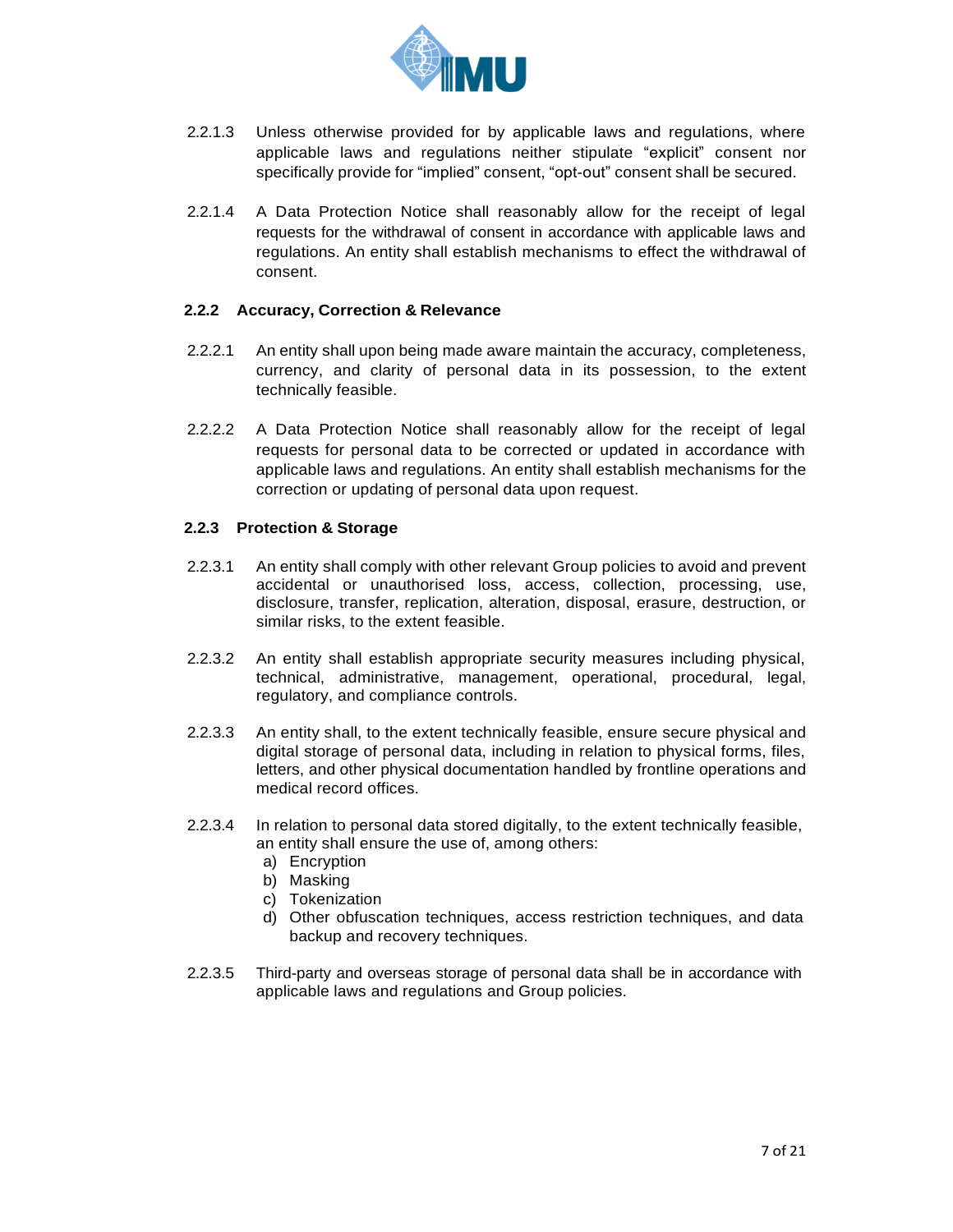

#### <span id="page-7-0"></span>**2.2.4 Access**

- 2.2.4.1 An entity shall, to the extent technically feasible, provide access to and supply personal data to parties as provided for by applicable laws and regulations.
- 2.2.4.2 A Data Protection Notice shall reasonably allow for the receipt of legal requests for access to and copies of personal data in accordance with applicable laws and regulations.
- 2.2.4.3 Such personal data access and reproduction may include providing information about the circumstances and ways in which personal data has or may have been dealt with, the type of personal data dealt with, and the parties involved in such dealings.

#### <span id="page-7-1"></span>**2.2.5 Retention, Erasure & Cessation**

- 2.2.5.1 Subject to legal requirements of retention, availability, storage, processing, and disposal, an entity shall, to the extent technically feasible:
	- a) Retain personal data and maintain association of personal data with persons to the extent relevant and necessary for the purposes for which the personal data was collected and processed.
	- b) Cease to retain personal data or associate personal data with persons, as soon as such retention or association is no longer relevant and necessary for the purposes for which the personal data was collected and processed, and such retention or association is no longer relevant and necessary for other legal or business purposes.
- 2.2.5.2 In accordance with applicable laws and regulations, a Data Protection Notice shall reasonably allow for the receipt of legal requests for the following: destruction, permanent and complete erasure/deletion, anonymisation, pseudonymisation, or cessation of use of personal data.
- 2.2.5.3 Subject to applicable laws and regulations and technical feasibility, an entity shall establish mechanisms to destroy, permanently and completely erase/delete, anonymise, or pseudonymise, as the case may be, all personal data in respect of which retention or association with persons is to cease, and shall document and maintain records of all such actions.

#### <span id="page-7-2"></span>**2.2.6 Transfer**

- 2.2.6.1 Unless prohibited, exempted, waived, or otherwise required by applicable laws and regulations, transfer of personal data shall be subject to one or more of the following conditions ("Transfer Conditions"):
	- a) Transferee is bound by data protection contractual obligations, which shall be drafted in accordance with standard contractual clauses provided by applicable laws and regulations where applicable.
	- b) Consent for transfer of personal data has been secured.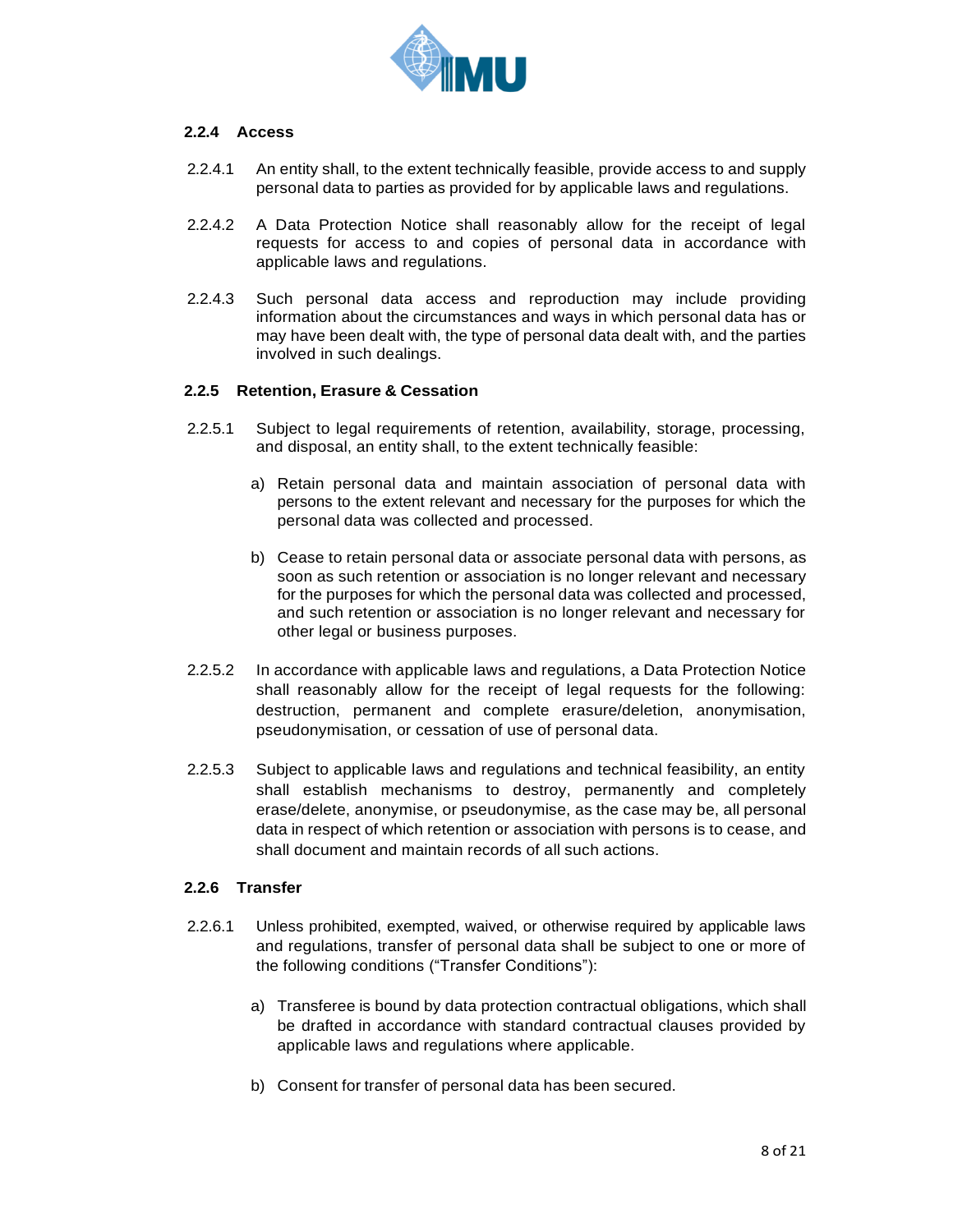

- c) Laws and regulations that the transferee is subject to provide comparable standards of data protection.
- d) Transfer is necessary for the performance of a contract.
- 2.2.6.2 Cross-border transfer of personal data by an entity is prohibited unless one of the following scenarios applies:
	- a) Where provided for by applicable laws and regulations, government approval of such transfer to the location or transferee is secured, regardless of whether the Transfer Conditions are satisfied.
	- b) Where provided for by applicable laws and regulations, relevant regulatory authorities have approved the Group's or the entity's submissions of "Binding Corporate Rules" or other intra-group protocols the approvals of which permit such transfer.
	- c) Where applicable laws and regulations provide that such transfer is permitted where either one or all the Transfer Conditions are satisfied.
	- d) Where applicable laws and regulations provide that such transfer is permitted regardless of whether the Transfer Conditions are satisfied.
	- e) Where personal data has been "deidentified" such that it is no longer deemed personal data by applicable laws and regulations.
	- f) Applicable laws and regulations obligate such transfer.
- 2.2.6.3 Transfer of personal data within the Group shall be in accordance with paragraphs 2.2.6.1 and 2.2.6.2. An entity shall comply with any stipulation by applicable laws and regulations to adopt standard contractual clauses to contractually govern transfer of personal data.
- 2.2.6.4 The DyDPO shall consult the DPO in respect of any cross-border transfer of personal data.
- 2.2.6.5 Where applicable laws and regulations require the use of but do not stipulate contractual terms for the transfer of personal data, this Policy may serve as such contractual terms between an entity and the Group.
- 2.2.6.6 Unless otherwise intended, compliance with this Policy evidences the application of comparable standards of data protection within the Group.
- 2.2.6.7 The DyDPO shall work with the DPO to make a submission where an entity is legally required to submit "Binding Corporate Rules" or other intra-group protocols for approval by regulatory authorities to permit transfer of personal data within the Group.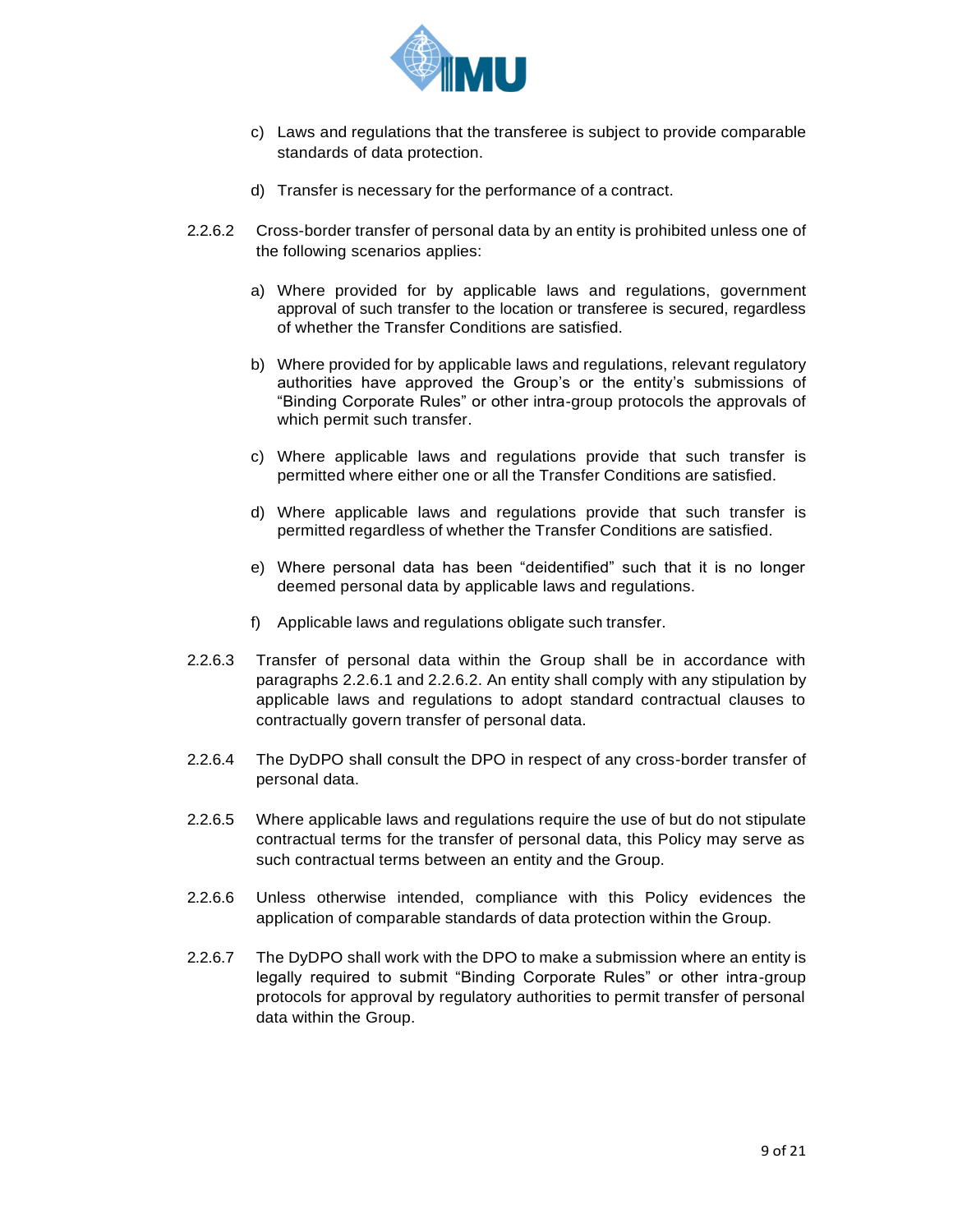

2.2.6.8 A Data Protection Notice shall provide notification of potential transfer of personal data overseas where applicable laws and regulations deem reasonable. Such notification shall include information on the intended purposes of such transfers and the identities of such transferees.

### <span id="page-9-0"></span>**2.2.7 Incident Reporting**

- 2.2.7.1 An entity shall develop incident response plans ("Incident Response Plans") in consultation with the DPO to be implemented in the event of awareness ofan actual or suspected compromise of data protection ("Incident") including in relation to personal data, accidental or unauthorised loss, access, collection, processing, use, disclosure, transfer, replication, alteration, disposal, erasure, or destruction.
- 2.2.7.2 An entity shall maintain reasonably detailed, complete, and communicable documentation on an Incident. Such documentation may include details on the personal data compromised or potentially compromised, logs of identities of persons notified and actions taken, and current timelines of events.
- 2.2.7.3 Incident Response Plans shall align reporting and notification requirements internal and external to an entity.
- 2.2.7.4 Incident Response Plans shall include the following protocols for communication internal and external to an entity:
	- a) Internal Communication
		- i. A person shall without undue delay notify the relevant entity department head(s) of an Incident. Where a person is in doubt as to whether an Incident has or may occur, the person shall without undue delay notify the relevant entity department head(s).
		- ii. Where the relevant entity department head(s) deem(s) a notified Incident to be of significant or potentially significant detriment, graveness, severity, magnitude, or impact, the relevant entity department head(s) shall without undue delay notify the DyDPO. Where in doubt about such significance or potential significance, the relevant entity department head(s) shall without undue delay notify the DyDPO.
		- iii. Where the DyDPO deems a notified Incident to be of significant or potentially significant detriment, graveness, severity, magnitude, or impact, the DyDPO shall without undue delay notify the DPO. Where in doubt about such significance or potential significance, the DyDPO shall without undue delay notify the DPO.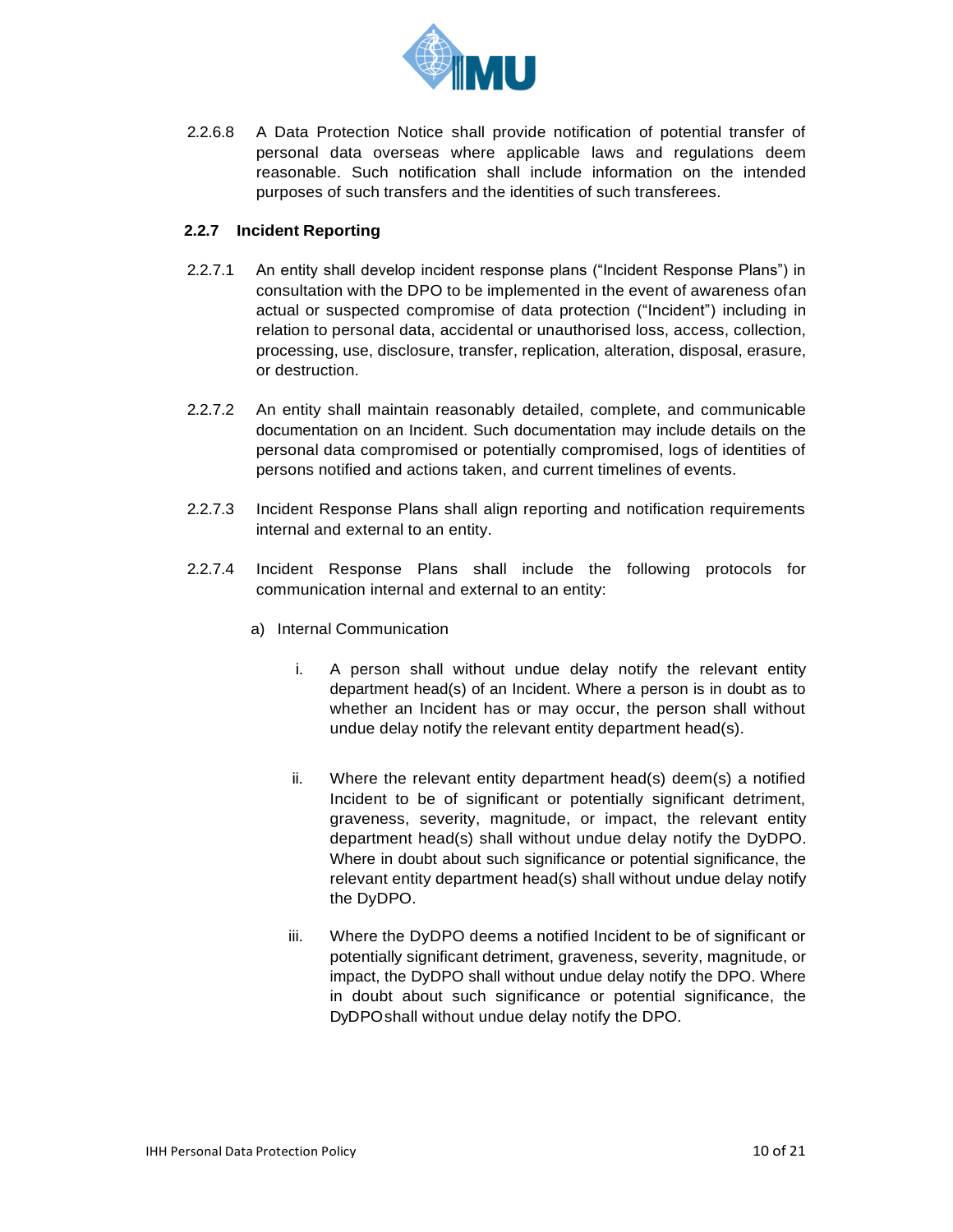



Incident of significant or potentially significant detriment, graveness, severity, magnitude, or impact

Without undue delay, relevant entity department head(s) notify/notifies the DyDPO of Incident

> Incident of significant or potentially significant detriment, graveness, severity, magnitude, or impact

Without undue delay, DyDPO notifies the DPO of Incident

- iv. An entity shall maintain records of Incidents not deemed necessary for notification to the DyDPO at time of occurrence.
- b) External Communication
	- i. In accordance with applicable laws and regulations, an entity shall establish mechanisms and timelines for the timely reporting of an Incident to regulatory authorities, and if necessary, timely notification of affected persons.
	- ii. An entity shall take into account circumstances on the bases of which applicable laws and regulations prohibit, exempt, or waive such regulatory reporting or notification.
	- iii. Where, in accordance with applicable laws and regulations, the DPO deems that regulatory reporting or notification is not to be carried out, the entity shall maintain reasonably detailed, complete, and communicable documentation justifying so.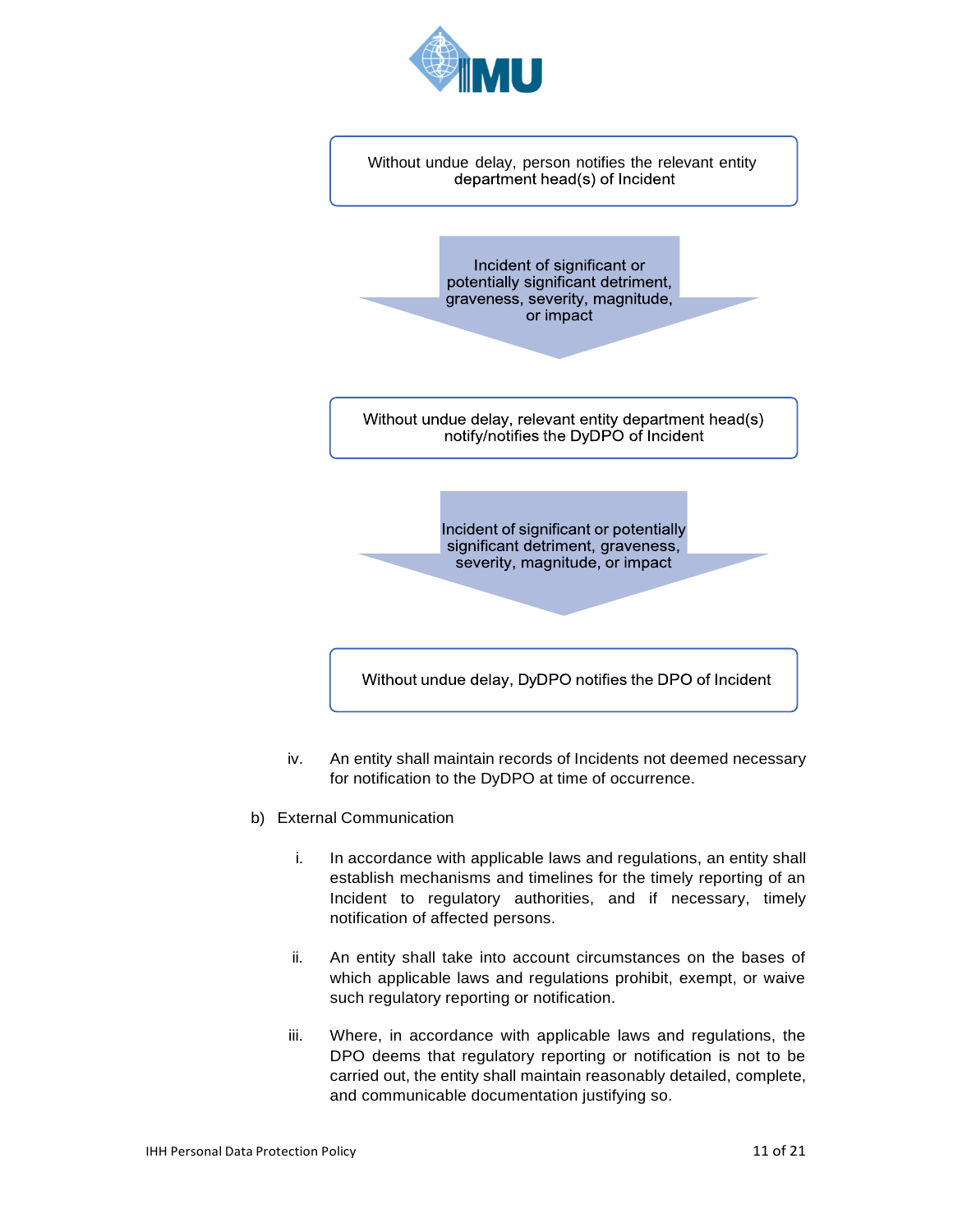

- iv. The DyDPO shall notify the DPO before reporting an Incident to regulatory authorities or notifying affected persons.
- v. The DyDPO shall notify the DPO as soon as the DyDPO anticipates not being able to meet regulatory reporting or notification requirements.
- vi. Where the DyDPO anticipates not being able to meet reporting or notification requirements in accordance with applicable laws and regulations, the entity shall maintain reasonably detailed, complete, and communicable documentation justifying so.
- vii. Where the DyDPO is in doubt as to whether an Incident requires regulatory reporting or notification, the DyDPO shall consult the DPO.

#### <span id="page-11-0"></span>**2.2.8 Data Portability**

- 2.2.8.1 An entity shall, to the extent technically feasible, establish mechanisms to receive and respond to data porting requests where required by applicable laws and regulations. Personal data provided pursuant to such requests should be in reasonably structured, commonly used, and machine-readable format.
- 2.2.8.2 A Data Protection Notice shall reasonably allow for the receipt of legal requests for data porting in accordance with applicable laws and regulations.

#### <span id="page-11-1"></span>**2.2.9 Documentation & Records**

- 2.2.9.1 An entity shall maintain reasonably detailed, complete, and communicable documentation in compliance with this Policy, other relevant Group polices, and applicable laws and regulations.
- 2.2.9.2 An entity shall endeavour to adopt relevant Group or entity document repositories and knowledge management and information access platforms.
- 2.2.9.3 Where there are requests from outside an entity to access to this Policy, the entity shall make reference to the entity's Data Protection Notice. Where an entity's Data Protection Notice is not sufficient to meet such requests, the entity shall consult the DyDPO. Where the DyDPO deems that access external tothe entity may be necessary, the DyDPO shall consult the DPO.

#### <span id="page-11-2"></span>**2.2.10 Training**

- 2.2.10.1 An entity shall ensure communication of this Policy internal to the entity and shall conduct training initiatives in relation to this Policy.
- 2.2.10.2 An entity shall conduct training initiatives in relation to the entity's Data Protection Notice.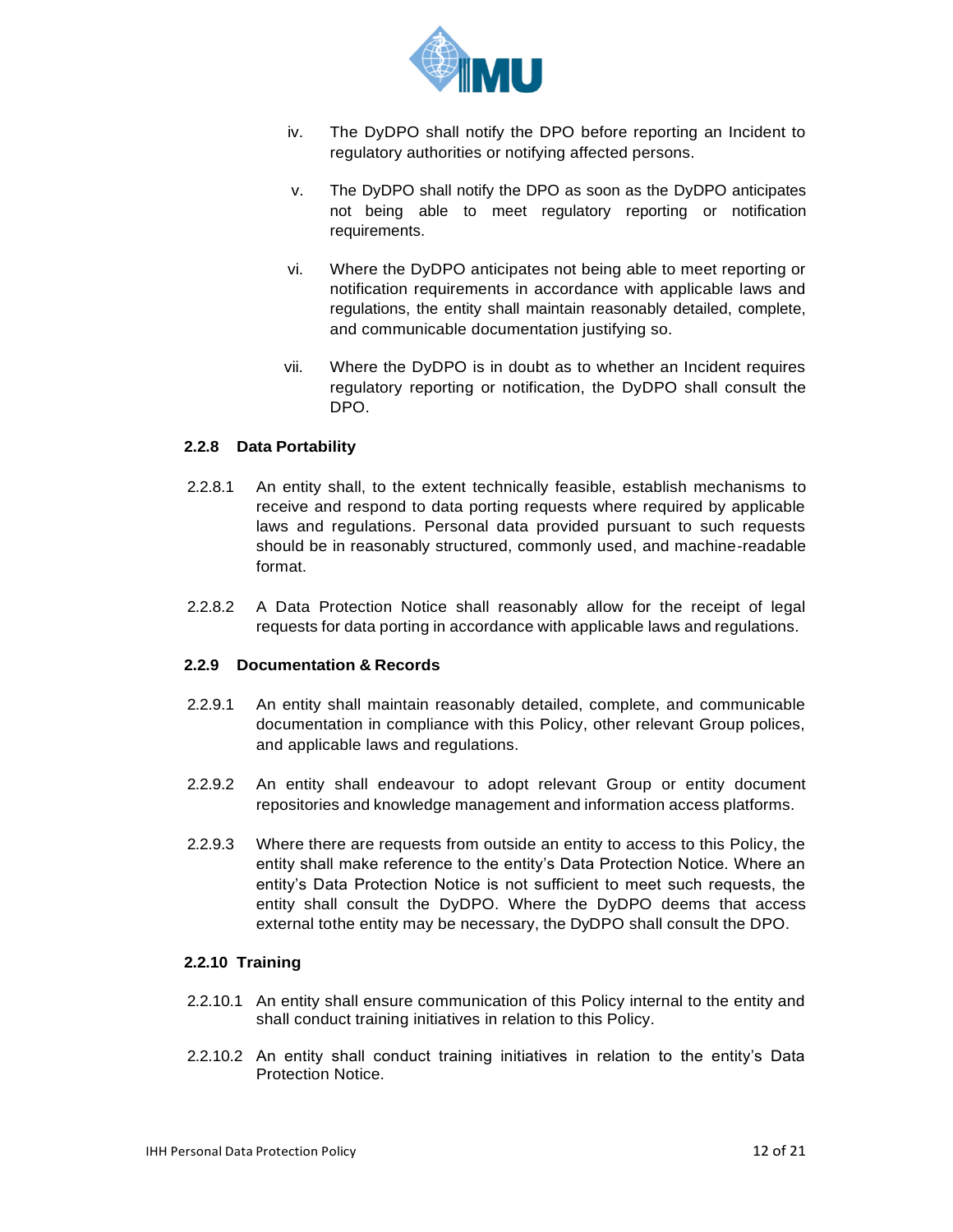

#### <span id="page-12-0"></span>**2.2.11 Request, Complaint, Notification & Inquiries**

- 2.2.11.1 An entity shall without undue delay notify the DyDPO when it receives requests, complaints, notifications, or inquiries that are of significant or potentially significant detriment, graveness, severity, magnitude, or impact to the entity.
- 2.2.11.2 The DyDPO shall without undue delay notify the DPO when such requests, complaints, notifications, or inquiries to be of significant or potentially significant detriment, graveness, severity, magnitude, or impact to the Group or more than one country jurisdiction, the DyDPO shall immediately notify the DPO.
- 2.2.11.3 An entity shall maintain records of such requests, complaints, notifications, or inquiries not deemed necessary for notification to the DyDPO at the time of occurrence.

#### <span id="page-12-1"></span>**2.2.12 Sensitive Personal Data & Vulnerable Persons**

- 2.2.12.1 An entity shall take into account certain types of personal data that are either specified as or deemed "sensitive" by applicable laws and regulations ("Sensitive Personal Data") and thus requiring more robust standards of protection. Notwithstanding the foregoing, an entity shall endeavour to ensure similar standards of protection to personal data not so specified or deemed.
- 2.2.12.2 An entity shall establish measures to ensure protection of the personal data of certain groups of persons deemed more vulnerable by applicable laws and regulations ("Vulnerable Persons") such as, but not limited to, juveniles, the elderly, persons with disabilities, and persons with diminished mental capacity.
- 2.2.12.3 An entity shall ensure the establishing of:
	- a) the capacity and ability of a person to provide consent for such person's personal data to be dealt with on such person's own behalf and such person's understanding of the nature and consequences of providing consent.
	- b) in relation to a person under the age of 16, mechanisms for age verification and, unless prevented by applicable laws and regulations and other Group policies, parental, guardianship or other legal representation consent for such person's personal data to be dealt with.
	- c) in relation to persons with disabilities or diminished mental capacity, mechanisms for, unless prevented by applicable laws and regulations and other Group policies, next-of-kin, guardianship or other legal representation consent for such person's personal data to be dealt with.
- 2.2.12.4 An entity shall have the discretion to deem that a person of at least 18 years of age has the capacity and ability to provide consent and the understanding of providing consent, unless otherwise required by applicable laws and regulations or other Group policies (such as in relation to the general age of majority of 18), and provided an entity has no reason to believe otherwise.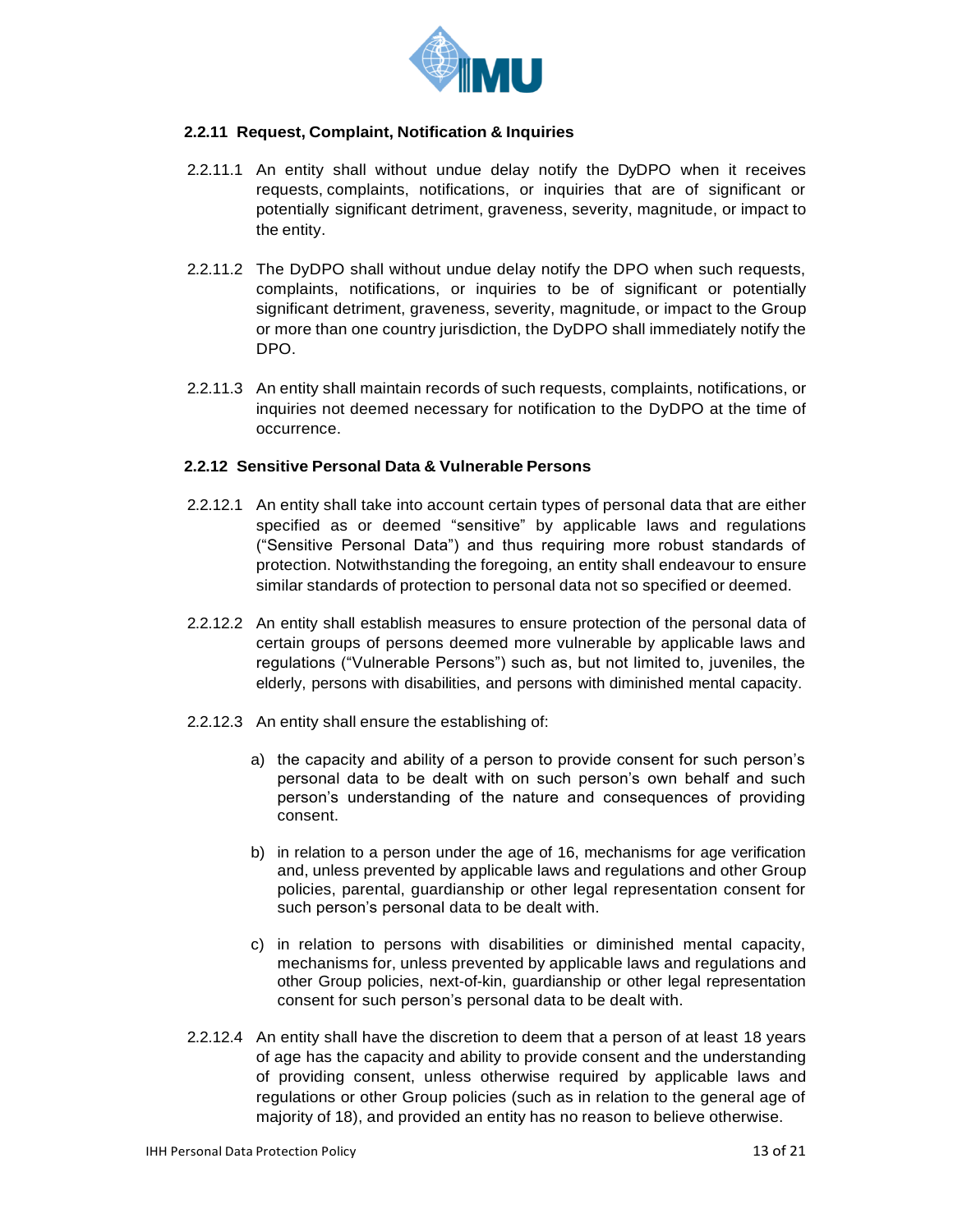

- 2.2.12.5 An entity shall secure consent from a person's parent, guardian or other legal representative for such person's personal data to be dealt with where there is reason to believe that a person regardless of age may not have the capacity and ability to and the understanding of providing consent, subject to applicable laws and regulations and other Group policies.
- 2.2.12.6 Where an entity is in doubt as to whether personal data is Sensitive Personal Data or whether persons are Vulnerable Persons, the entity shall consult the DyDPO. Where in doubt, the DyDPO shall consult the DPO.

#### <span id="page-13-0"></span>**2.2.13 Profiling or Monitoring of Persons**

2.2.13.1 An entity shall consult the DyDPO before carrying out any activity in relation to the profiling of persons or monitoring of persons' behaviours based on automatic processing of personal data and/or automated decision-taking in the absence of human intervention.

#### <span id="page-13-1"></span>**3. Risk Assessment & Management**

#### <span id="page-13-2"></span>**3.1. Data Protection Impact Assessment**

- 3.1.1 Where dealing with personal data may result in significant or novel risk to data protection, an entity shall conduct a Data Protection Impact Assessment (DPIA) to identify, assess and address any data protection risk, and where necessary, implement technical and/or organisational measures to safeguard against such risk to ensure compliance with applicable laws and regulations. The conduct of a DPIA shall be done in consultation with the DyDPO, and where necessary, the DPO.
- 3.1.2 Scenarios warranting a DPIA may include when a system, process, or physical setup is new and in the process of being designed, or when a system, process, or physical setup is in the process of undergoing major change.
- 3.1.3 Scenarios requiring a DPIA may include:
	- a) Introduction of new technology or technological techniques.
	- b) Dealing with Sensitive Personal Data.
	- c) Dealing with personal data of Vulnerable Persons.
	- d) Dealing with personal data in respect of which if data protection is compromised would result in physical harm.
	- e) Profiling of persons.
	- f) Monitoring of persons' behaviours.
	- g) Significant or large-scale tracking of persons' locations or behaviours.
	- h) Significant or large-scale monitoring of publicly accessible places.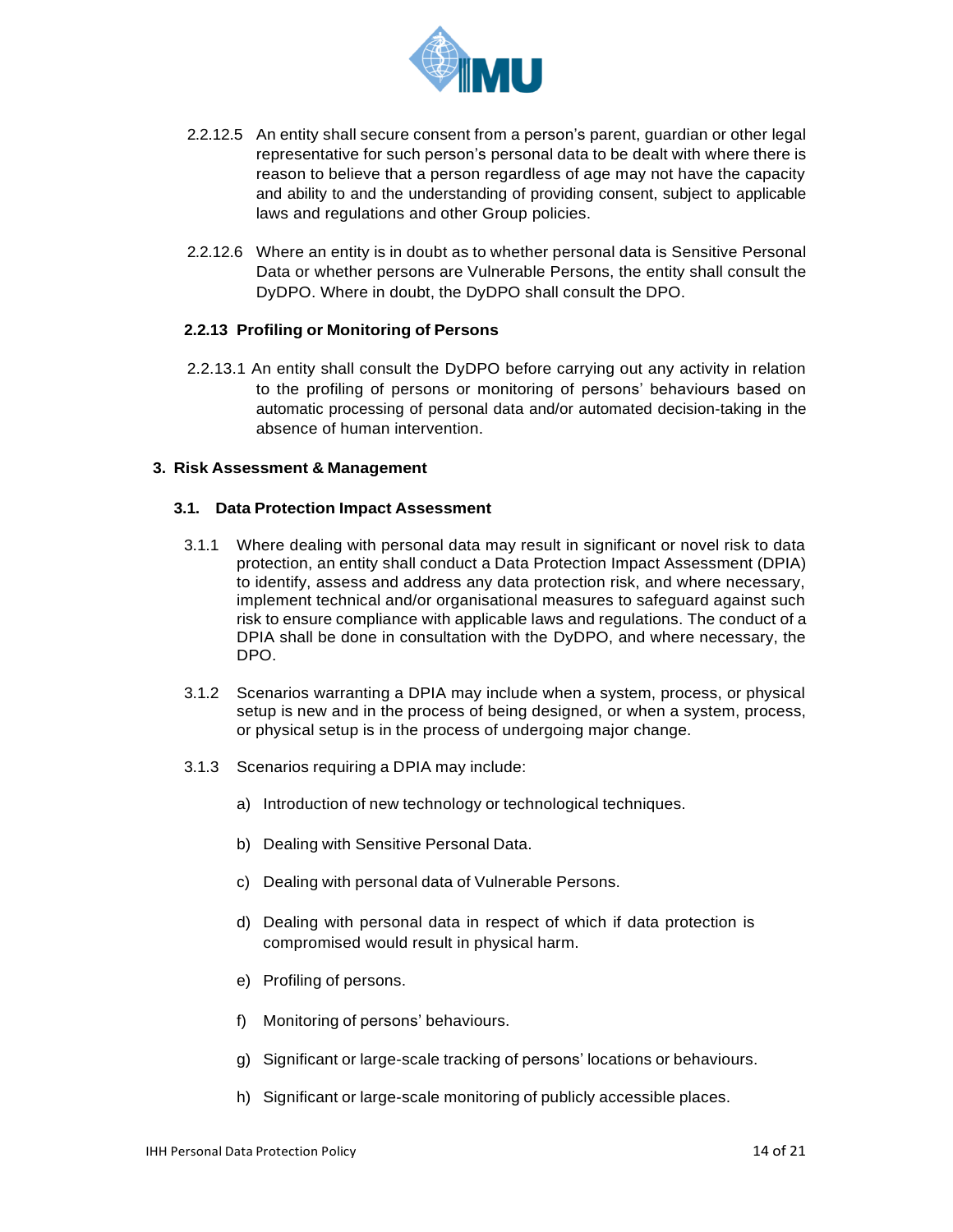

- i) Significant or large-scale automated decision-making.
- 3.1.4 The entity shall consult the DPO where there is in doubt as to whether a DPIA is required. Where the DyDPO is in doubt, the DPO shall be consulted.
- 3.1.5 The DyDPO shall be consulted on any data protection concern or matter pertainingto data protection even where a DPIA is assessed not to be required.

#### <span id="page-14-0"></span>**3.2. Third-Party Dealings**

- 3.2.1 An entity shall establish measures to manage third-party dealings involving personal data to ensure compliance with this Policy, and to ensure third-party compliance with applicable laws and regulations.
- 3.2.2 An entity shall ensure that a contract with a third party clearly:
	- a) Identifies the parties (referred to in some jurisdictions as "controller", "user", "fiduciary", "organisation", or "individual") that either instruct, authorise and/or control the processing of personal data by other parties (referred to in some jurisdictions as "processor", "intermediary", "person", or "entity") or are entitled to do so, including by way of determining the intended purposes, means and/or manner of such processing.
	- b) Specify any data protection obligations on the third parties, which shall at minimum include all obligations prescribed under applicable laws and regulations.
	- c) Stipulates reporting, as between the parties, and rectification of and recourse for any breach of third-party data protection obligations.
	- d) Identifies the regulatory authority/authorities with jurisdiction over data protection regulatory aspects of such contracts.
- 3.2.3 Where possible, an entity shall ensure that a contract with a third party provides for an entity's right to audit the third party for compliance with applicable laws and regulations and in relation to this Policy.
- 3.2.4 A Data Protection Notice shall provide reasonable notification of potential transfer of personal data to third parties to the extent subject to any provision of reasonableness in applicable laws and regulations. Such notification shall include information on the intended purposes of such transfers and the identities of such transferees.

#### <span id="page-14-2"></span><span id="page-14-1"></span>**4. Applicable Laws & Regulations**

#### **4.1. Relevant Laws & Regulations**

4.1.1 Forms of applicable laws and regulations shall include international and national legal and quasi-legal instruments, government and regulatory pronouncements, regulatory and industry standards, and decisions, statements, guidelines, advisories and opinions of regulatory authorities and authoritative bodies.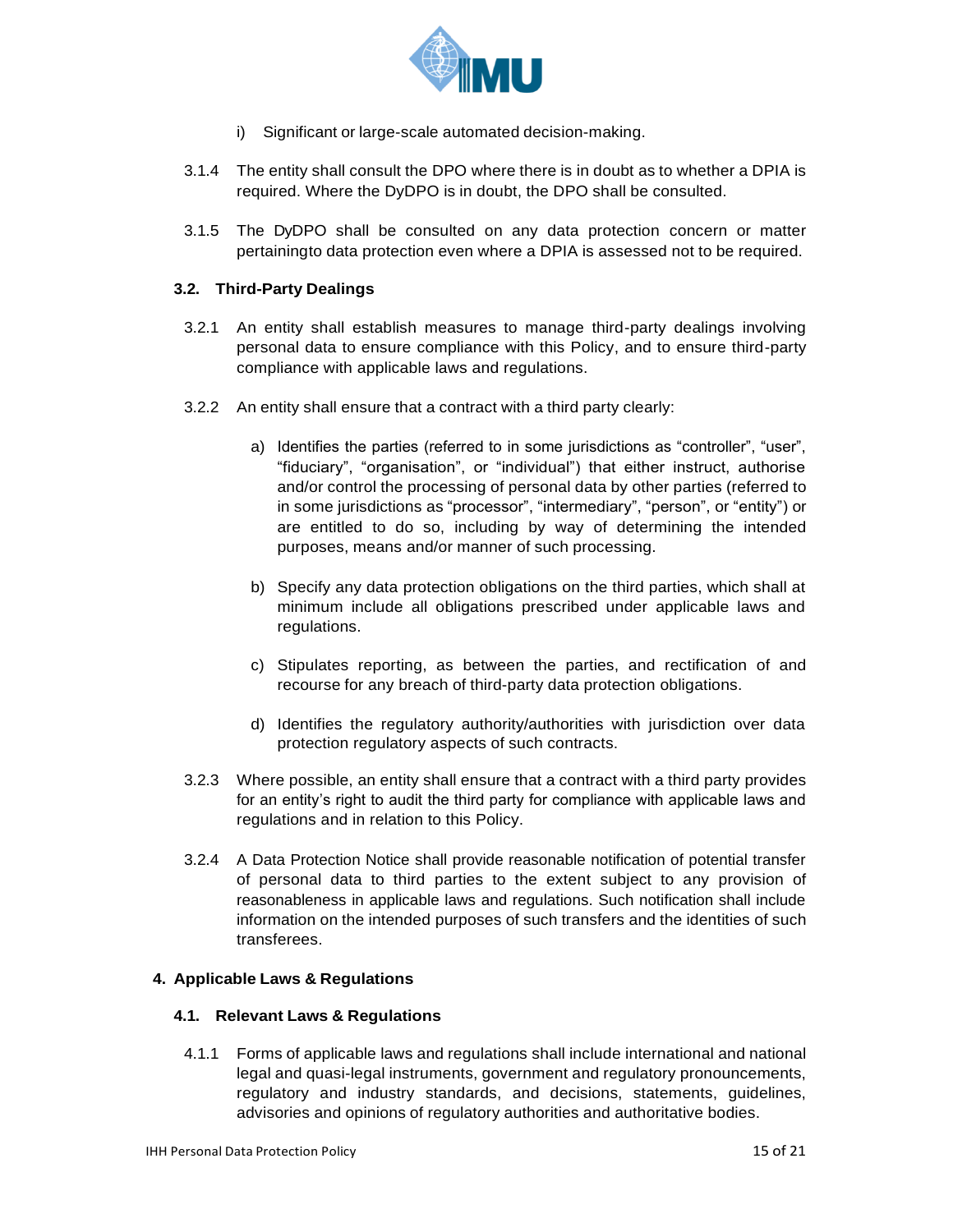

4.1.2 Subject matters of applicable laws and regulations shall include data protection, health, labour, commerce, information technology and security, cybersecurity, digital technology, national identification number, tax, consumer rights, constitutional rights, civil code rights, and human rights.

#### <span id="page-15-0"></span>**4.2. Multijurisdictional Law**

- 4.2.1 The DyDPO shall, in consultation with the DPO, determine the application of international, regional, extraterritorial, or cross-border laws, regulations, or standards ("Multijurisdictional Law") to an entity on a case-by-case basis.
- 4.2.2 An entity shall not bind itself, any other entity or the Group to Multijurisdictional Law. An entity must, through the DyDPO, obtain the DPO's approval before agreeing to bind itself, any other entity or the Group to Multijurisdictional Law.
- 4.2.3 An entity shall consult the DyDPO on data protection matters pertaining to Multijurisdictional Law. Where in doubt about data protection matters pertaining to Multijurisdictional Law, the DyDPO shall consult the DPO.

#### <span id="page-15-1"></span>**4.3. Register of Data Protection-Related Laws & Regulations**

4.3.1 An entity shall maintain a register of data protection-related laws and regulations detailing obligations and requirements.

#### <span id="page-15-3"></span><span id="page-15-2"></span>**5. National Registrations**

#### **5.1. Registration Requirements**

5.1.1 Where applicable, an entity shall maintain national registrations of the entity, data protection personnel appointments, and/or activities in relation to the dealing with of personal data.

#### <span id="page-15-5"></span><span id="page-15-4"></span>**6. Contracting**

#### **6.1. Standard Contractual Clauses**

- 6.1.1 The DPO shall develop standard contractual clauses for data protection ("Group Clauses") to be used for the Group's contracting purposes.
- 6.1.2 The DyDPO may, in consultation with the DPO, reasonably customise the Group Clauses to develop standard contractual clauses for the entity's contracting purposes ("Entity Clauses") in place of the Group clauses.
- 6.1.3 An entity shall consult the DyDPO on matters pertaining to the Group Clauses or any Entity Clauses. Where in doubt about the Group Clauses, the DyDPO shall consult the DPO.
- 6.1.4 Where an entity decides that contractual clauses provided by a third party is to be used as bases for contracting, such contractual clauses shall be comparable to the Group Clauses or any Entity Clauses.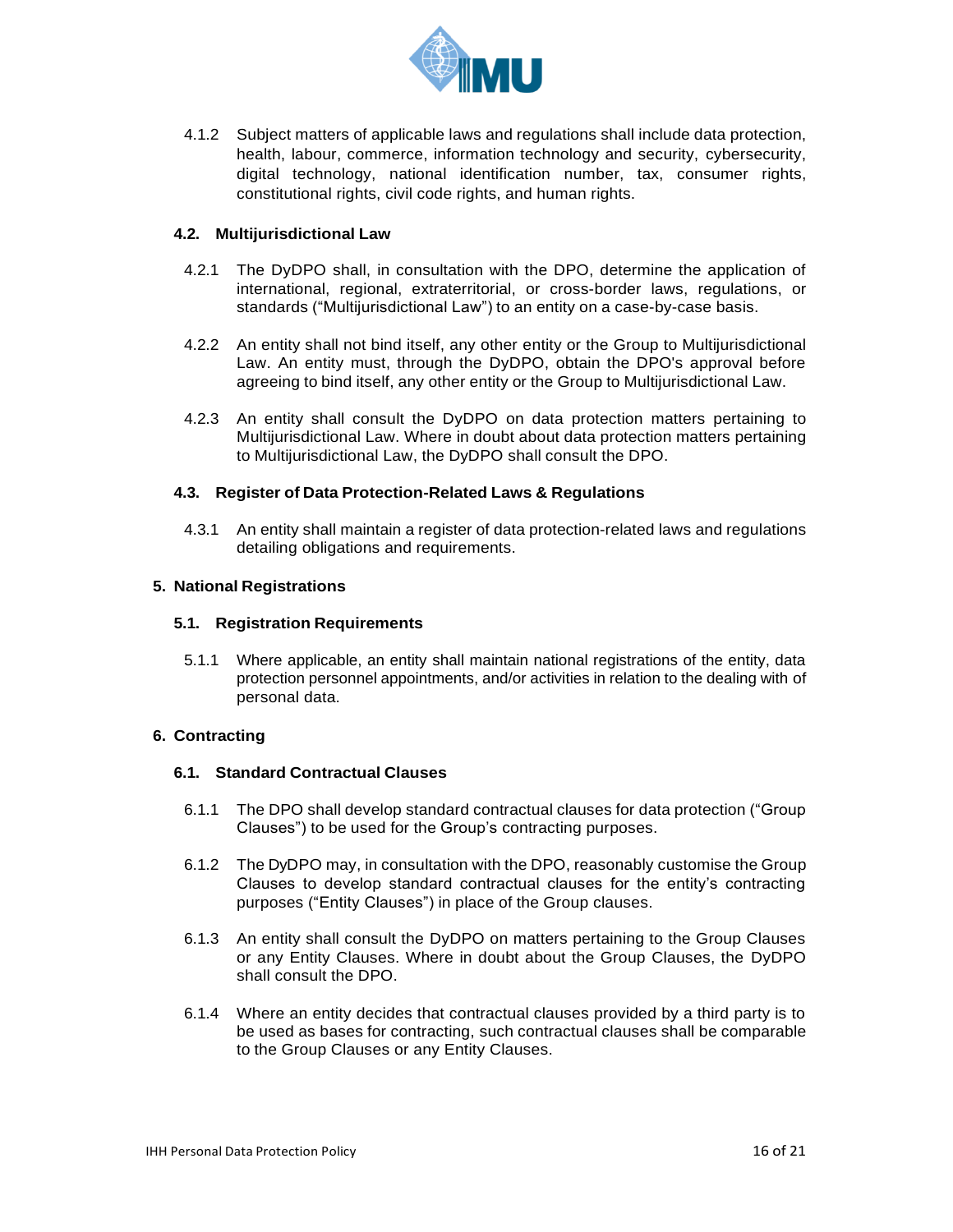

### <span id="page-16-1"></span><span id="page-16-0"></span>**7. Policy Review & Audit**

### **7.1. Periodic Assessment**

7.1.1 This Policy shall be reviewed for relevance on an annual basis or as and when required, such as when an initiative involves a significant amount of personal data and may be done so in conjunction with an audit of compliance with this Policy.

### <span id="page-16-2"></span>**8. Group Policies**

## <span id="page-16-3"></span>**8.1. IMUH Personal Data Protection Governance Framework**



# Reporting Structure **Reporting Structure**

Legend IHH GDPO: IHH Group Data Protection Office DPO: IMUH Group Data Protection Officer DyDPO: Deputy Data Protection Officer

#### <span id="page-16-4"></span>**8.2. Relevant Group Policies**

- 8.2.1 Minimally, the other Group policies that shall be taken in account to ensure compliance with this Policy are as follows:
	- a) Compliance
		- i. IHH Third Party Code of Conduct
		- ii. IMUH Group Third Party Code of Conduct
	- b) Finance
		- i. IHH Limits of Authority
		- ii. IMU Education Sdn Bhd's Limits of Authority
	- c) Human Resource
		- i. IHH Whistleblowing Policy
		- ii. IHH Employees Code of Conduct Policy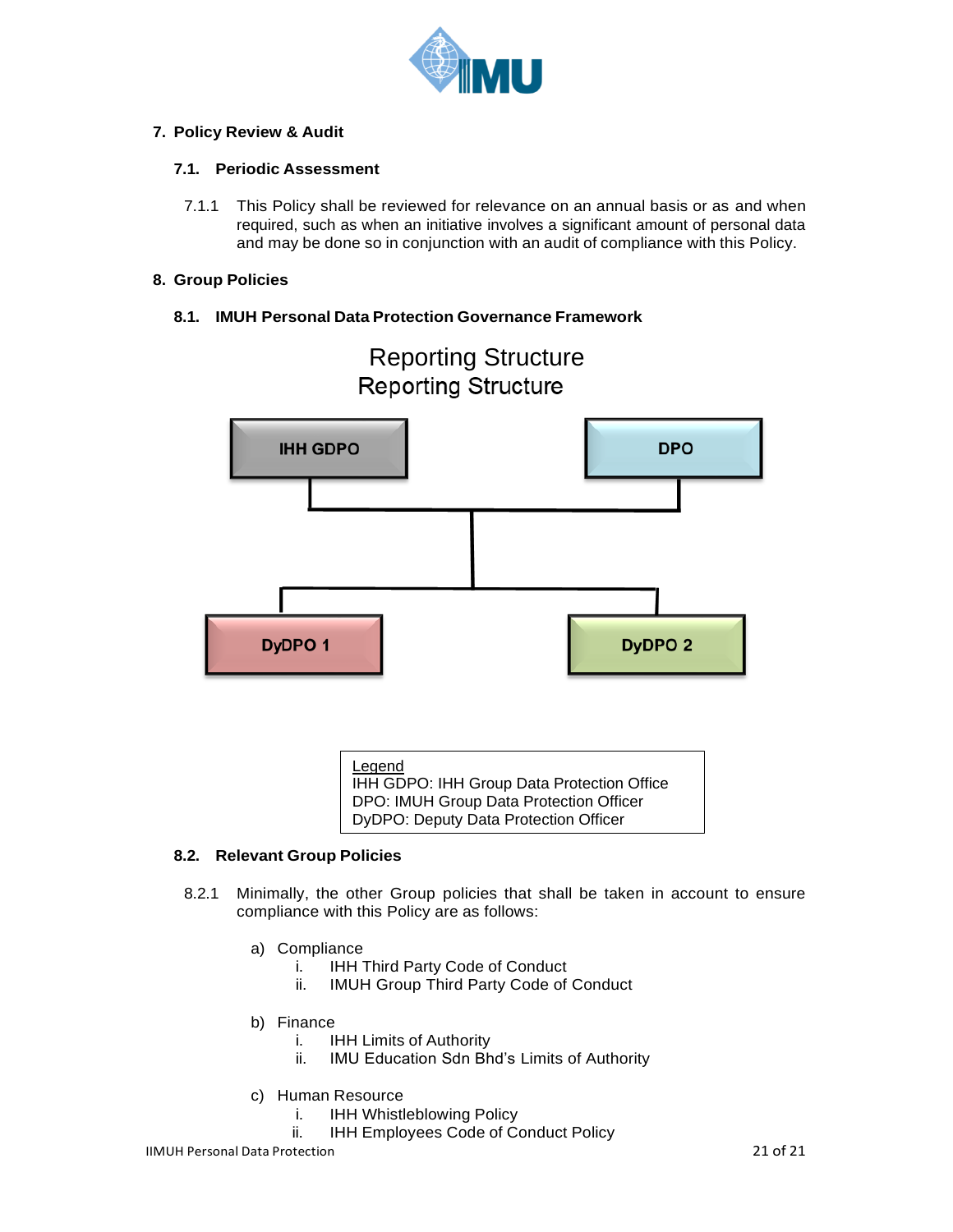

- iii. Employee Conflict of Interest Declaration
- iv. Employee Confidentiality Agreement
- v. IMU Education Sdn Bhd's Whistleblowing Policy
- vi. IMU Education Sdn Bhd's Employees Code of Conduct Policy
- vii. Employee Conflict of Interest Declaration
- viii. Employee Confidentiality Agreement
- d) Information Technology & Information Security

IHH:

- i. SOP\_PIT\_004 Information Security Policy
- ii. SOP\_PIT\_005 Data Integrity
- iii. SOP\_PIT\_006 Cyber Security
- iv. SOP\_PIT\_008 Reporting of Information Security Problems
- v. SOP\_PIT\_015 Information Classification and Handling
- vi. SOP\_PIT\_018 Information Access Control
- vii. SOP\_PIT\_022 Information Asset Management
- viii. SOP\_PIT\_001\_Acceptable\_Use\_of\_Information\_and\_IT\_Assets
- ix. SOP\_PIT\_021\_Compliance\_Management
- x. SOP\_PIT\_109\_Encryption Policy

IMU:

- xix. IMU-POL-ITS-06 IT Security Policy
- xx. IMU-POL-ITS-06 IT Security Policy
- xxi. IMU/POL/ITS/14 Network Communication Security Policy
- xxii. IMU/POL/ITS/15 Cybersecurity Incident Handling Policy
- xxiii. IMU-POL-ITS-05 System Access Control Policy
- xxiv. IMU-POL-ITS-13 Information Technology Asset Management Policy
- xxv. IMU-POL-ITS-02 Email Policy for All Authorized User
- xxvi. Draft Information Classification Policy
- e) Legal

Contracting guidelines or other guidelines/policies/standards issued by IMU's Legal

#### <span id="page-17-1"></span><span id="page-17-0"></span>**9. Glossary**

#### **9.1. Terminologies**

- a) "affiliate" Means any entity that controls, is controlled by, or is under common control, in each case either directly or indirectly with either a subsidiary or related corporation of the Group, where "control" means the ownership or more than 50% of the voting stock, shares or interests of the entity.
- b) "applicable laws and regulations" As described in sub-section 4.1.
- c) "Binding Corporate Rules" As referenced in the General Data Protection Regulation, are data protection policies adhered to by companies established in the European Union for transfers of personal data outside the European Union within a group of undertakings or enterprises. Such rules must include all general data protection principles and enforceable rights to ensure appropriate safeguards for data transfers. They must be legally binding and enforced by every member concerned of the group.
- d) "data porting" Refers to the act of data migration which is the process of transferring data from a source system to a target system.
- e) "deidentified" In relation to a dataset, refers to the state of having identifying